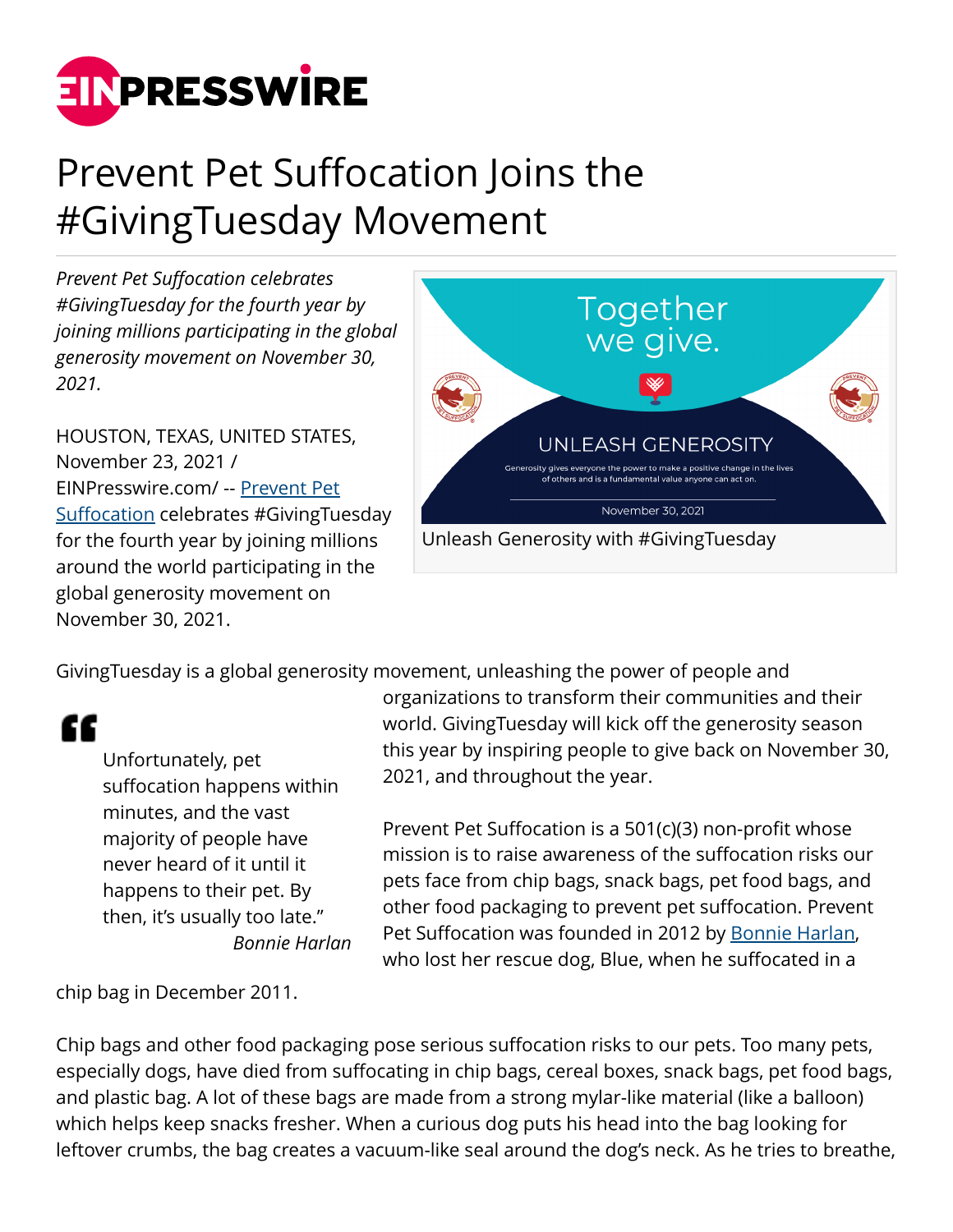the bag tightens around his neck, cutting off the oxygen. When a dog cannot remove the food bag from his head, he will usually start to panic, desperately running around until he collapses and dies from asphyxiation. This happens within minutes.

We can reduce the number of accidental pet deaths by educating the public on the dangers of these types of bags. Most people do not know that mylar bags are a suffocation hazard to their animals, and they often do not find out until it happens to their pet. Many pet owners have arrived home or walked into another room of the house and found their dog lying motionless with a chip bag or other type of bag over his snout or head. The more



people are aware of this risk, the more pet owners can do to ensure their pet is safe. Awareness is our best defense against pet suffocation!

Prevent Pet Suffocation has joined the #GivingTuesday movement for the fourth year because we believe the global initiative to inspire generosity worldwide is a powerful movement. The movement allows us to continue to spread awareness to prevent pet suffocation and potentially reach several million more people that may never hear about pet suffocation until it's too late. Saving the lives of beloved dogs and cats from pet suffocation is our primary goal, and you can help us achieve it!

"I continue to hear from two or three distraught pet owners a week who've lost their dog or cat to pet suffocation. The most frequent comment I hear is "If only I had known about this sooner…," said Bonnie Harlan, Founder of Prevent Pet Suffocation. "We want to continue educating the public on the suffocation risks our pets face from chip bags, snack bags, and other food packaging. Unfortunately, pet suffocation happens within minutes, and the vast majority of people have never heard of it until it happens to their pet. By then, it's usually too late."

Please visit our [website](https://preventpetsuffocation.com/) and follow us on Facebook, Instagram, Twitter, LinkedIn, and YouTube to learn all the safety tips you can use to prevent pet suffocation in your home, car, yard, and community. In addition, if you know someone who has experienced pet suffocation, please have them contact us at info@preventpetsuffocation.com. Our Facebook Page also serves as a wonderful support group for grieving pet owners.